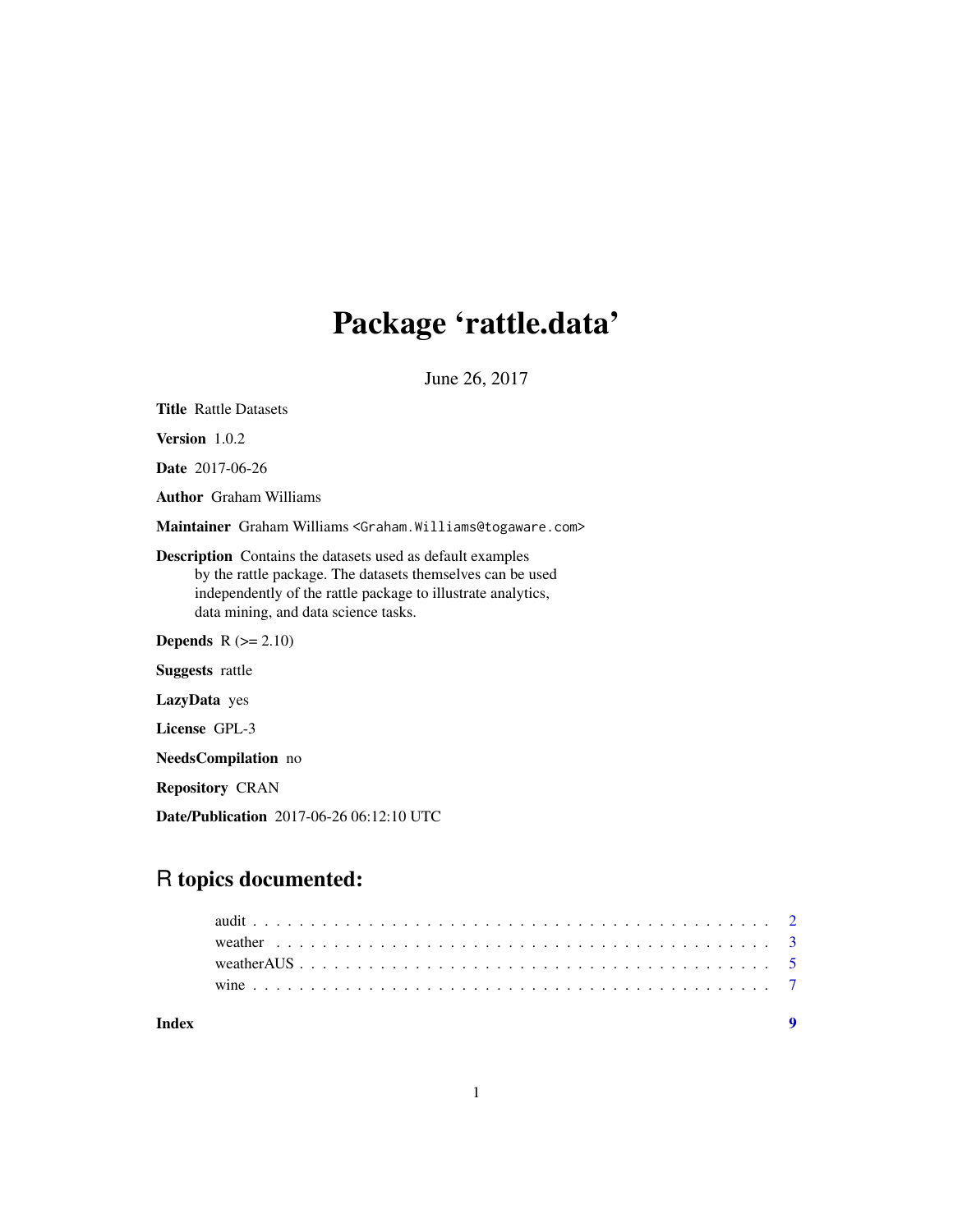#### <span id="page-1-1"></span><span id="page-1-0"></span>Description

The audit dataset is an artificially constructed dataset that has some of the characteristics of a true financial audit dataset for modelling productive and non-productive audits of a person's financial statement. A productive audit is one which identifies errors or inaccuracies in the information provided by a client. A non-productive audit is usually an audit which found all supplied information to be in order.

The audit dataset is used to illustrate binary classification. The target variable is identified as TARGET\_Adjusted.

The dataset is quite small, consisting of just 2000 entities. Its primary purpose is to illustrate modelling in Rattle, so a minimally sized dataset is suitable.

The dataset itself is derived from publicly available data (which has nothing to do with audits).

#### Format

A data frame. In line with data mining terminology we refer to the rows of the data frame (or the observations) as entities. The columns are refered to as variables. The entities represent people in this case. We describe the variables here:

ID This is a unique identifier for each person.

Age The age.

Employment The type of employment.

Education The highest level of education.

Marital Current marital status.

Occupation The type of occupation.

Income The amount of income declared.

Gender The persons gender.

Deductions Total amount of expenses that a person claims in their financial statement.

Hours The average hours worked on a weekly basis.

- IGNORE\_Accounts The main country in which the person has most of their money banked. Note that the variable name is prefixed with IGNORE. This is recognised by Rattle as the default role for this variable.
- RISK\_Adjustment This variable records the monetary amount of any adjustment to the person's financial claims as a result of a productive audit. This variable, which should not be treated as an input variable, is thus a measure of the size of the risk associated with the person.
- TARGET\_Adjusted The target variable for modelling (generally for classification modelling). This is a numeric field of class integer, but limited to 0 and 1, indicating non-productive and productive audits, respectively. Productive audits are those that result in an adjustment being made to a client's financial statement.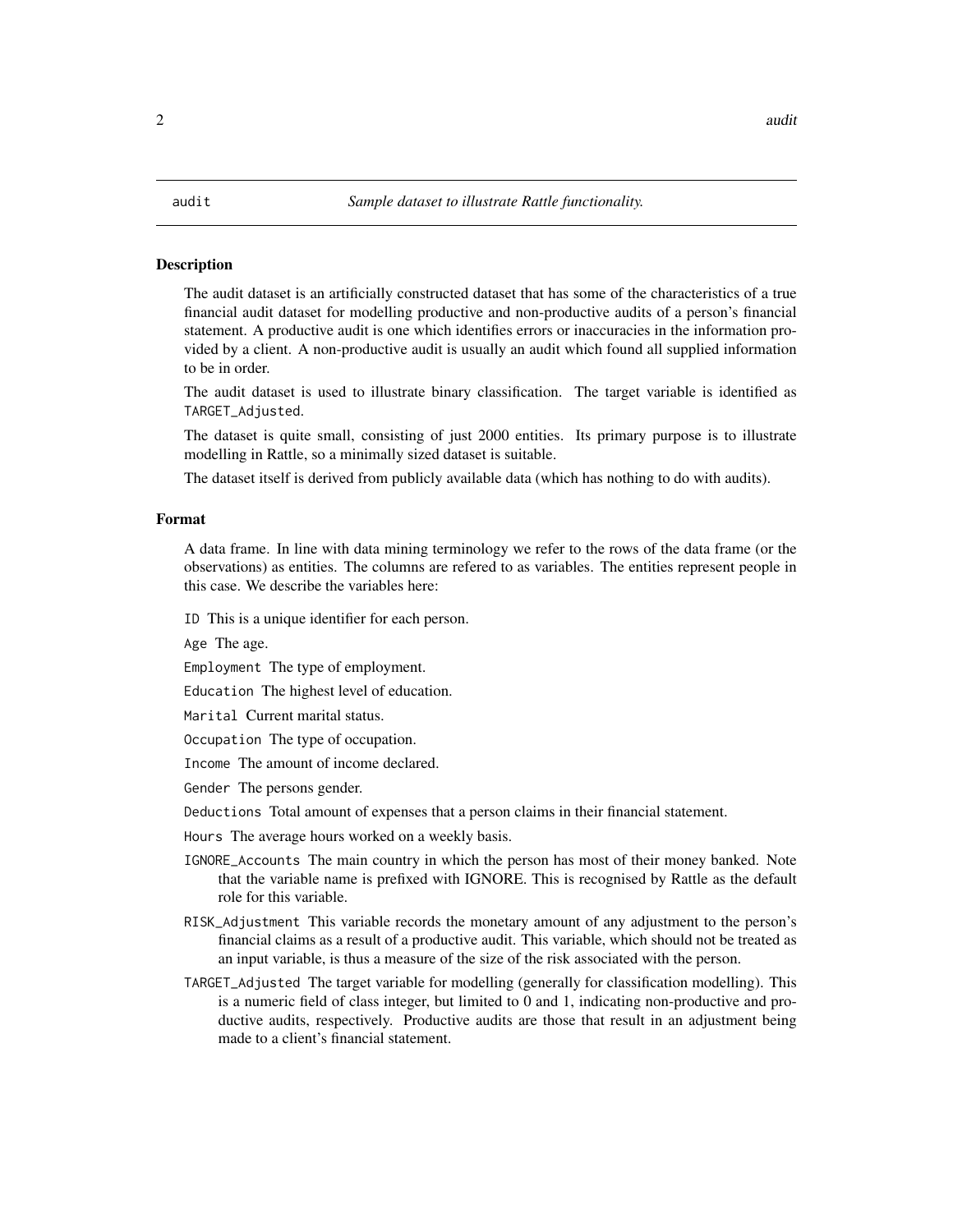<span id="page-2-1"></span><span id="page-2-0"></span>weather *Sample dataset of daily weather observations from Canberra airport in Australia.*

#### Description

One year of daily weather observations collected from the Canberra airport in Australia was obtained from the Australian Commonwealth Bureau of Meteorology and processed to create this sample dataset for illustrating data mining using R and Rattle.

The data has been processed to provide a target variable RainTomorrow (whether there is rain on the following day - No/Yes) and a risk variable RISK\_MM (how much rain recorded in millimetres). Various transformations were performed on the source data. The dataset is quite small and is useful only for repeatable demonstration of various data science operations.

The source dataset is Copyright by the Australian Commonwealth Bureau of Meteorology and is provided as part of the rattle package with permission.

#### Usage

weather

#### Format

The weather dataset is a data frame containing one year of daily observations from a single weather station (Canberra).

Date The date of observation (a Date object).

Location The common name of the location of the weather station.

MinTemp The minimum temperature in degrees celsius.

MaxTemp The maximum temperature in degrees celsius.

Rainfall The amount of rainfall recorded for the day in mm.

Evaporation The so-called Class A pan evaporation (mm) in the 24 hours to 9am.

Sunshine The number of hours of bright sunshine in the day.

WindGustDir The direction of the strongest wind gust in the 24 hours to midnight.

WindGustSpeed The speed (km/h) of the strongest wind gust in the 24 hours to midnight.

Temp9am Temperature (degrees C) at 9am.

RelHumid9am Relative humidity (percent) at 9am.

Cloud9am Fraction of sky obscured by cloud at 9am. This is measured in "oktas", which are a unit of eigths. It records how many eigths of the sky are obscured by cloud. A 0 measure indicates completely clear sky whilst an 8 indicates that it is completely overcast.

WindSpeed9am Wind speed (km/hr) averaged over 10 minutes prior to 9am.

Pressure9am Atmospheric pressure (hpa) reduced to mean sea level at 9am.

Temp3pm Temperature (degrees C) at 3pm.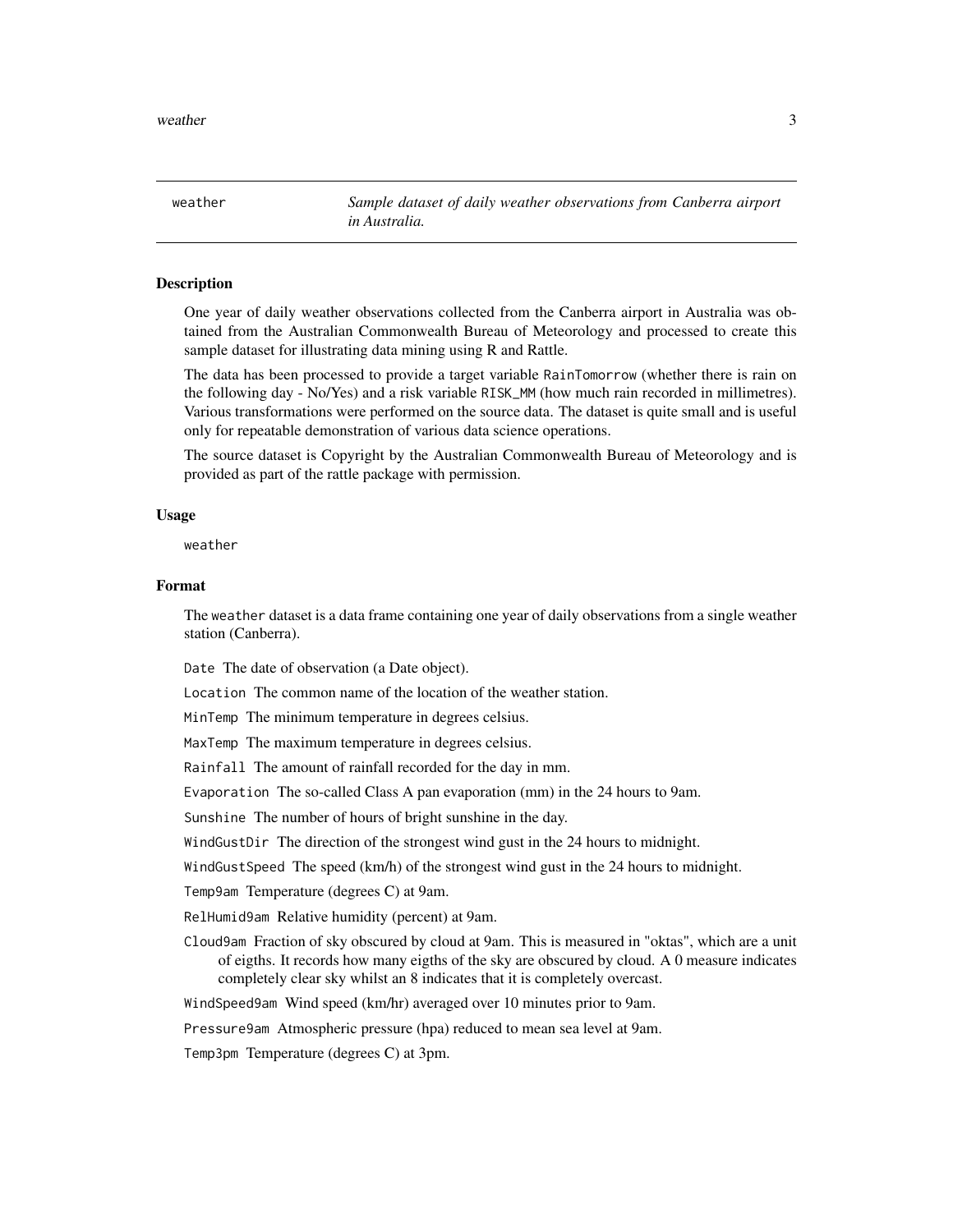#### <span id="page-3-0"></span>4 weather when the contract of the contract of the contract of the contract of the contract of the contract of the contract of the contract of the contract of the contract of the contract of the contract of the contract of

- RelHumid3pm Relative humidity (percent) at 3pm.
- Cloud3pm Fraction of sky obscured by cloud (in "oktas": eighths) at 3pm. See Cload9am for a description of the values.

WindSpeed3pm Wind speed (km/hr) averaged over 10 minutes prior to 3pm.

Pressure3pm Atmospheric pressure (hpa) reduced to mean sea level at 3pm.

ChangeTemp Change in temperature.

ChangeTempDir Direction of change in temperature.

ChangeTempMag Magnitude of change in temperature.

ChangeWindDirect Direction of wind change.

MaxWindPeriod Period of maximum wind.

RainToday Integer: 1 if precipitation (mm) in the 24 hours to 9am exceeds 1mm, otherwise 0.

TempRange Difference between minimum and maximum temperatures (degrees C) in the 24 hours to 9am.

PressureChange Change in pressure.

RISK\_MM The amount of rain. A kind of measure of the "risk".

RainTomorrow The target variable. Did it rain tomorrow?

#### Author(s)

<Graham.Williams@togaware.com>

#### Source

The daily observations are available from <http://www.bom.gov.au/climate/data>. Copyright Commonwealth of Australia 2010, Bureau of Meteorology.

Definitions adapted from <http://www.bom.gov.au/climate/dwo/IDCJDW0000.shtml>

### References

Package home page: <http://rattle.togaware.com>. Data source: [http://www.bom.gov.au/](http://www.bom.gov.au/climate/dwo/) [climate/dwo/](http://www.bom.gov.au/climate/dwo/) and <http://www.bom.gov.au/climate/data>.

#### See Also

[weatherAUS](#page-4-1), [audit](#page-1-1).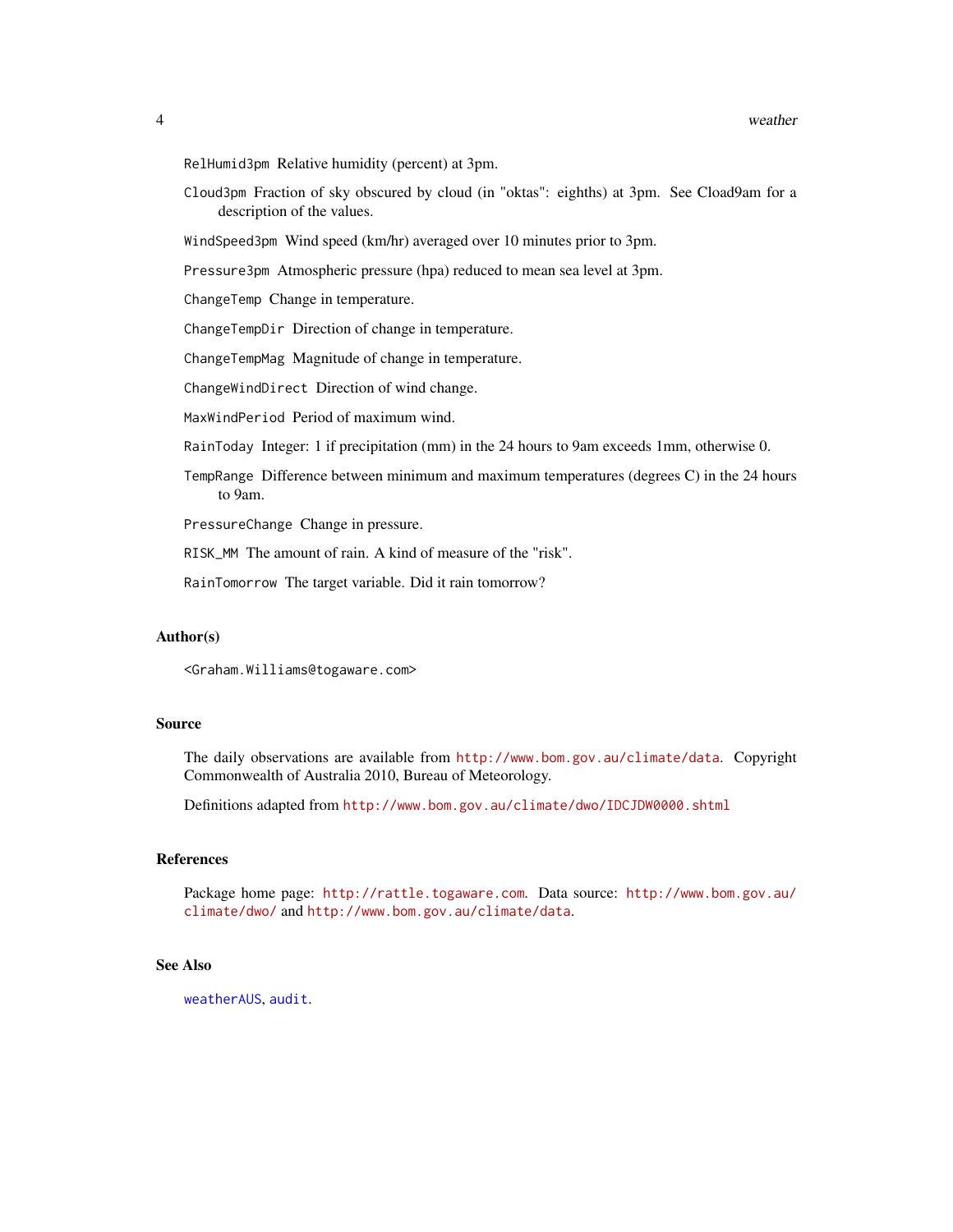#### Description

Daily weather observations from multiple locations around Australia, obtained from the Australian Commonwealth Bureau of Meteorology and processed to create this realtively large sample dataset for illustrating analytics, data mining, and data science using R and Rattle.

The data has been processed to provide a target variable RainTomorrow (whether there is rain on the following day - No/Yes) and a risk variable RISK\_MM (how much rain recorded in millimeters). Various transformations are performed on the data.

The weatherAUS dataset is regularly updated an updates of this package usually correspond to updates to this dataset. The data is updated from the Bureau of Meteorology web site.

The locationsAUS dataset records the location of each weather station.

The source dataset is Copyright by the Australian Commonwealth Bureau of Meteorology and is used with permission.

A CSV version of this dataset is available as <https://rattle.togaware.com/weatherAUS.csv>.

#### Usage

weatherAUS

#### Format

The weatherAUS dataset is a data frame containing over 140,000 daily observations from over 45 Australian weather stations.

Date The date of observation (a Date object).

Location The common name of the location of the weather station.

MinTemp The minimum temperature in degrees celsius.

MaxTemp The maximum temperature in degrees celsius.

Rainfall The amount of rainfall recorded for the day in mm.

Evaporation The so-called Class A pan evaporation (mm) in the 24 hours to 9am.

Sunshine The number of hours of bright sunshine in the day.

WindGustDir The direction of the strongest wind gust in the 24 hours to midnight.

WindGustSpeed The speed (km/h) of the strongest wind gust in the 24 hours to midnight.

Temp9am Temperature (degrees C) at 9am.

RelHumid9am Relative humidity (percent) at 9am.

Cloud9am Fraction of sky obscured by cloud at 9am. This is measured in "oktas", which are a unit of eigths. It records how many eigths of the sky are obscured by cloud. A 0 measure indicates completely clear sky whilst an 8 indicates that it is completely overcast.

#### WindSpeed9am Wind speed (km/hr) averaged over 10 minutes prior to 9am.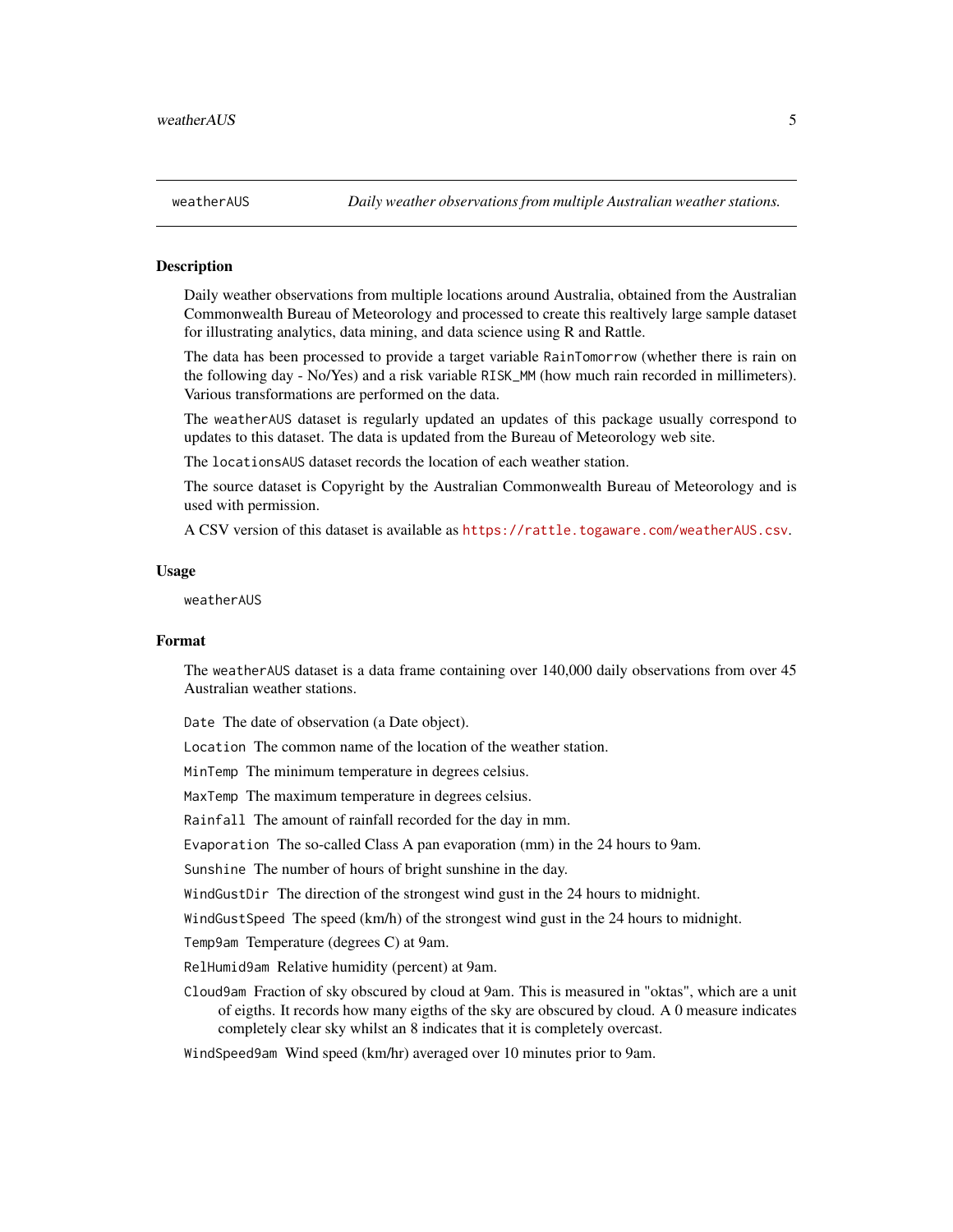<span id="page-5-0"></span>Pressure9am Atmospheric pressure (hpa) reduced to mean sea level at 9am.

Temp3pm Temperature (degrees C) at 3pm.

RelHumid3pm Relative humidity (percent) at 3pm.

Cloud3pm Fraction of sky obscured by cloud (in "oktas": eighths) at 3pm. See Cload9am for a description of the values.

WindSpeed3pm Wind speed (km/hr) averaged over 10 minutes prior to 3pm.

Pressure3pm Atmospheric pressure (hpa) reduced to mean sea level at 3pm.

ChangeTemp Change in temperature.

ChangeTempDir Direction of change in temperature.

ChangeTempMag Magnitude of change in temperature.

ChangeWindDirect Direction of wind change.

MaxWindPeriod Period of maximum wind.

RainToday Integer: 1 if precipitation (mm) in the 24 hours to 9am exceeds 1mm, otherwise 0.

TempRange Difference between minimum and maximum temperatures (degrees C) in the 24 hours to 9am.

PressureChange Change in pressure.

RISK\_MM The amount of rain. A kind of measure of the "risk".

RainTomorrow The target variable. Did it rain tomorrow?

#### Author(s)

<Graham.Williams@togaware.com>

#### Source

Observations were drawn from numerous weather stations. The daily observations are available from <http://www.bom.gov.au/climate/data>. Copyright Commonwealth of Australia 2010, Bureau of Meteorology.

Definitions adapted from <http://www.bom.gov.au/climate/dwo/IDCJDW0000.shtml>

#### References

Package home page: <http://rattle.togaware.com>. Data source: [http://www.bom.gov.au/](http://www.bom.gov.au/climate/dwo/) [climate/dwo/](http://www.bom.gov.au/climate/dwo/) and <http://www.bom.gov.au/climate/data>.

#### See Also

[weather](#page-2-1), [audit](#page-1-1).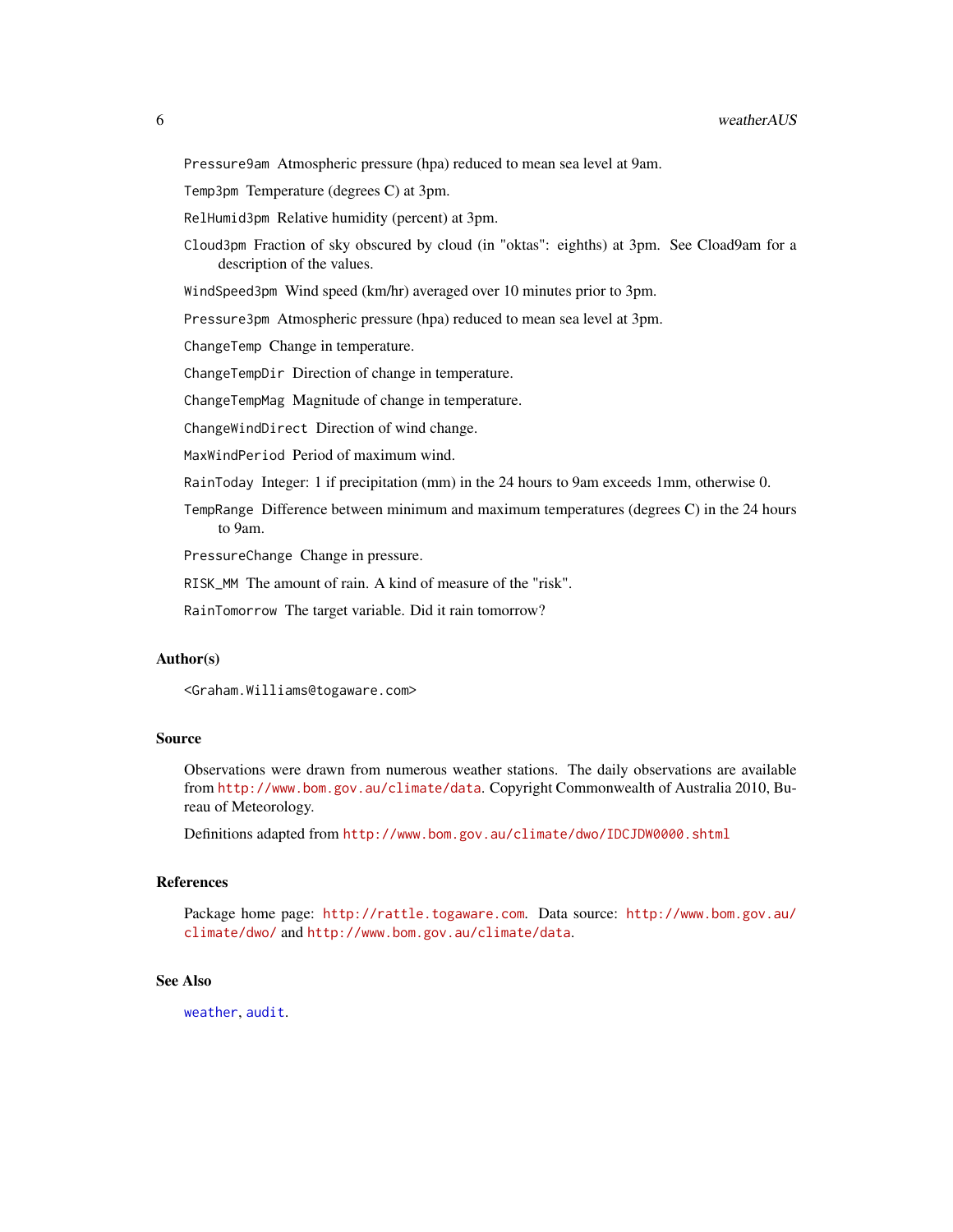<span id="page-6-0"></span>

#### Description

The wine dataset contains the results of a chemical analysis of wines grown in a specific area of Italy. Three types of wine are represented in the 178 samples, with the results of 13 chemical analyses recorded for each sample. The Type variable has been transformed into a categoric variable.

The data contains no missing values and consits of only numeric data, with a three class target variable (Type) for classification.

#### Usage

wine

### Format

A data frame containing 178 observations of 13 variables.

Type The type of wine, into one of three classes, 1 (59 obs), 2(71 obs), and 3 (48 obs).

Alcohol Alcohol

Malic Malic acid

Ash Ash

Alcalinity Alcalinity of ash

Magnesium Magnesium

Phenols Total phenols

Flavanoids Flavanoids

Nonflavanoids Nonflavanoid phenols

Proanthocyanins Proanthocyanins

Color Color intensity.

Hue Hue

Dilution D280/OD315 of diluted wines.

Proline Proline

#### Source

The data was downloaded from the UCI Machine Learning Repository.

It was read as a CSV file with no header using [read.csv](#page-0-0). The columns were then given the appropriate names using [colnames](#page-0-0) and the Type was transformed into a factor using [as.factor](#page-0-0). The compressed R data file was saved using [save](#page-0-0):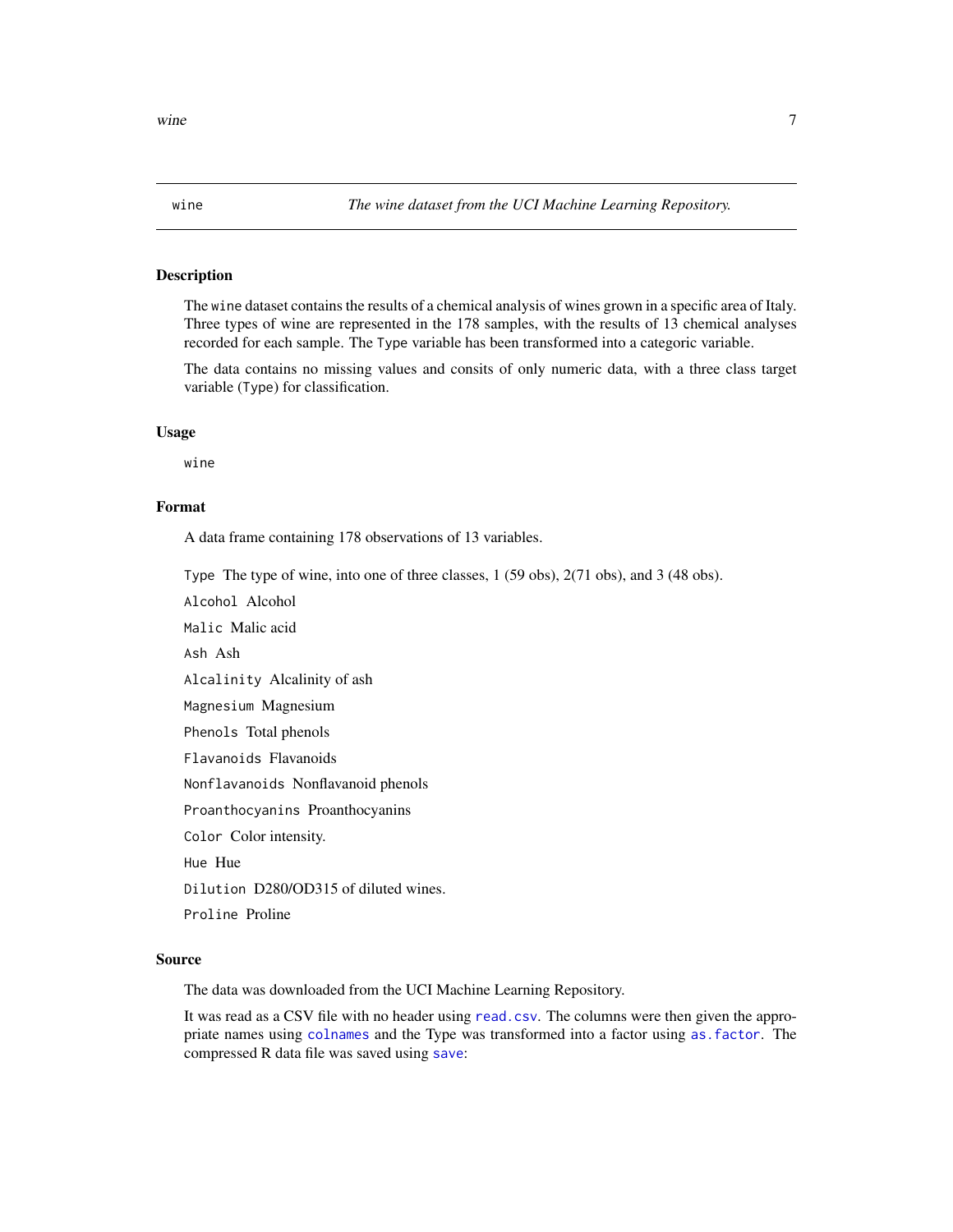```
UCI <- "http://archive.ics.uci.edu/ml"
REPOS <- "machine-learning-databases"
wine.url <- sprintf("
wine <- read.csv(wine.url, header=FALSE)
colnames(wine) <- c('Type', 'Alcohol', 'Malic', 'Ash',
                    'Alcalinity', 'Magnesium', 'Phenols',
                    'Flavanoids', 'Nonflavanoids',
                    'Proanthocyanins', 'Color', 'Hue',
                    'Dilution', 'Proline')
wine$Type <- as.factor(wine$Type)
save(wine, file="wine.Rdata", compress=TRUE)
```
#### References

Asuncion, A. & Newman, D.J. (2007). *UCI Machine Learning Repository* [[http://www.ics.uci.](http://www.ics.uci.edu/~mlearn/MLRepository.html) [edu/~mlearn/MLRepository.html](http://www.ics.uci.edu/~mlearn/MLRepository.html)]. Irvine, CA: University of California, School of Information and Computer Science.